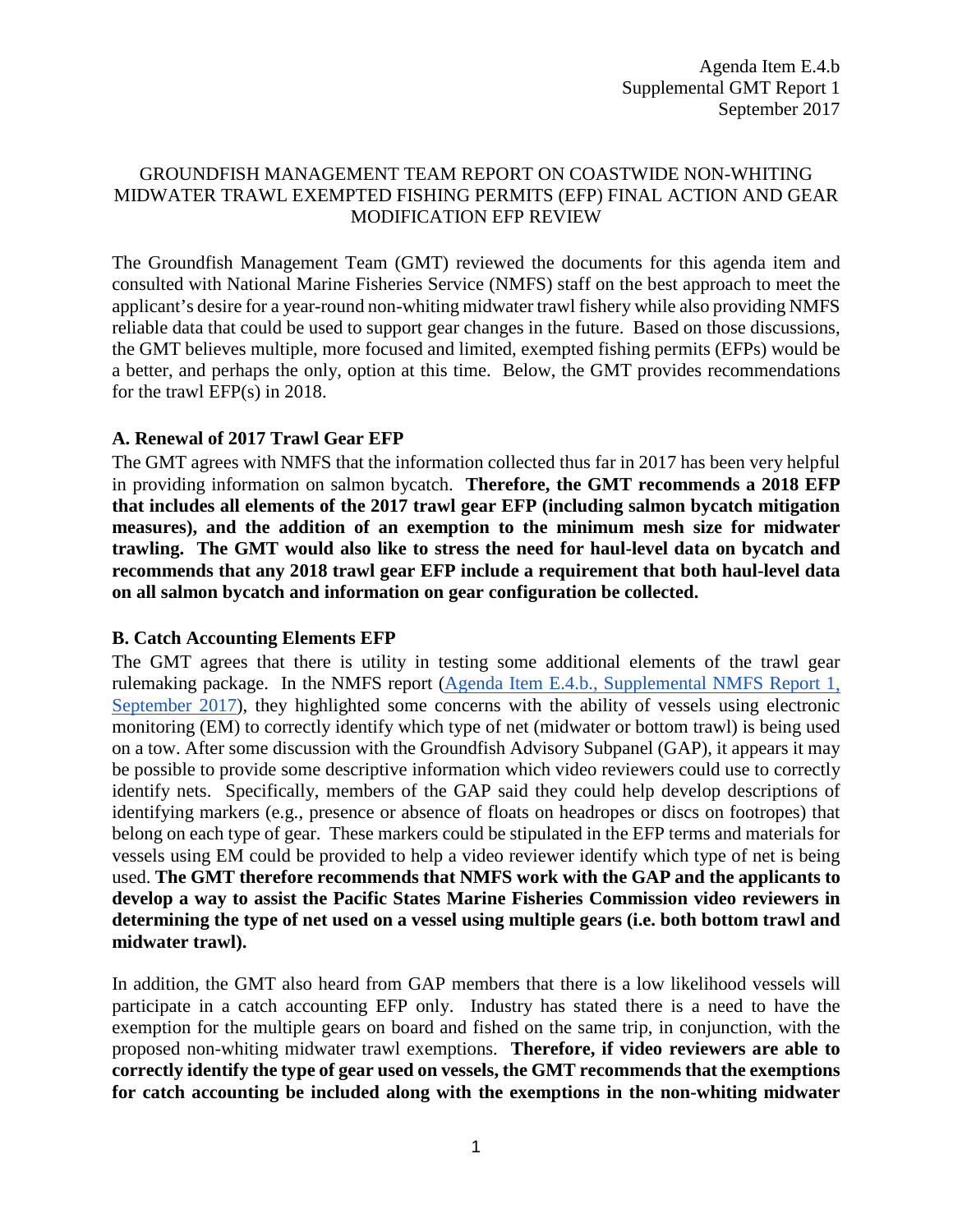**trawl gear EFP (discussed below) going forward in 2018.** This approach will provide us desired haul level discard data that can be paired to landings via standard logbook partitioning approaches.

While we understand there may be sorting and stowing issues involved in the use of multiple gears, this EFP could provide information on potential challenges moving these elements forward in the gear regulations package.

## **C. Year-round, Coast-wide Non-whiting Midwater EFP**

The GMT sees the utility of obtaining information on non-whiting midwater fishing year-round and coast-wide. Additionally, the GMT is aware of the concerns for Endangered Species Act (ESA)-listed and unlisted salmon stocks south of 42° N. latitude. While the proposal [\(Agenda](http://www.pcouncil.org/wp-content/uploads/2017/09/E4a_Sup_EFP_App1_SEPT2017BB.pdf)  [Item E.4.a, Supplemental EFP Application 1,](http://www.pcouncil.org/wp-content/uploads/2017/09/E4a_Sup_EFP_App1_SEPT2017BB.pdf) September 2017) does include a harvest guideline (HG) of 80 salmon for the area south of 42° N. latitude, as NMFS has stated, the composition of that take is very important. **Therefore, the GMT recommends an EFP for a coast-wide yearround non-whiting midwater trawl fishery be implemented upon completion and consideration of the current ESA salmon consultation. In addition, the GMT recommends that vessel participation south of 42° N. latitude be strictly limited, and the Council consider additional mitigation measures, including those listed in the Supplemental NMFS Report for this action, for salmon bycatch in this area.** Upon receipt and consideration of the pre-season salmon abundance report, which will provide information on vulnerable California salmon stocks, the portion of the EFP that takes place in the south could be further modified (e.g. smaller HG or fewer vessels) or closed.

#### **D. Full Salmon Retention**

Under current regulations, salmon is classified as a prohibited species (50 CFR Part 660, Subpart G). As a prohibited species, only those vessels fishing under maximized retention, which provides an exemption to this requirement, are allowed to retain all salmon caught on a trip. All other vessels are required to discard salmon at sea. The current 2017 trawl gear EFP does not allow for full retention of salmon, except on vessels using EM. While the GMT understands there may be some efficiency associated with allowing vessels to fully retain salmon, at this time, we do not see a reason to have all vessels retain salmon. Collection of haul-level data pertaining to factors affecting bycatch rates of salmon, and collection of biological samples to aid in stock composition understanding, are two purposes of this EFP. These data can be collected by observers at sea without the need to retain a prohibited species. **Therefore, the GMT recommends that only those vessels with EM be allowed to fully retain salmon in any of the 2018 trawl gear EFPs. However, the GMT still recommends that the terms of any of the trawl gear EFPs under consideration for 2018 include a requirement to provide haul-level data on all salmon.** 

#### **Recommendations:**

- **1. Include all necessary mitigation measures (i.e. area closures, harvest guidelines, subharvest guidelines, etc.) to ensure salmon impacts stay within an acceptable limit.**
- **2. The 2018 gear EFP include all elements of the 2017 trawl gear EFP, and the addition of an exemption to the minimum mesh size for midwater trawling. The GMT would also like to stress the need for haul-level data on bycatch and recommends that any**